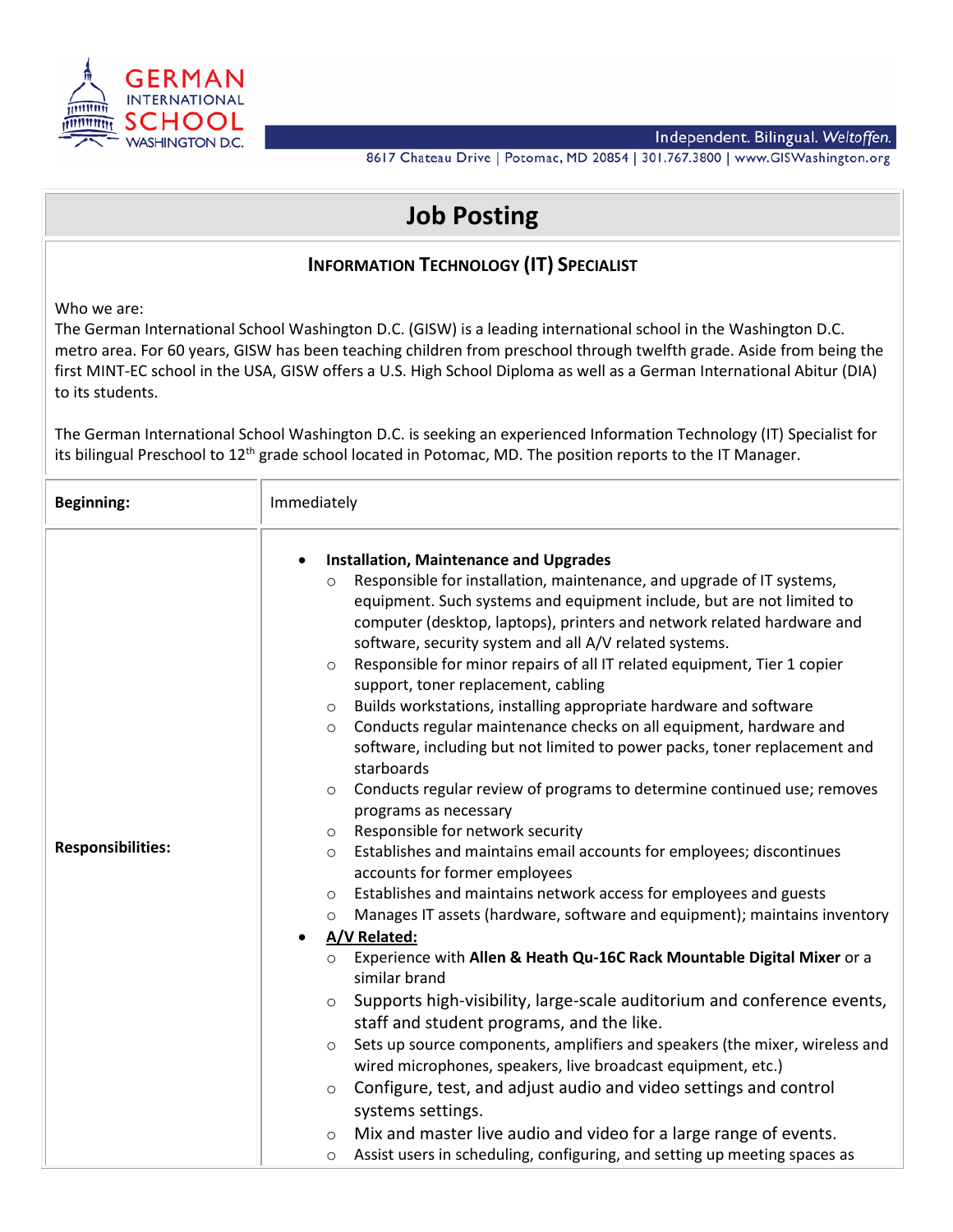

Independent. Bilingual. Weltoffen.<br>8617 Chateau Drive | Potomac, MD 20854 | 301.767.3800 | www.GISWashington.org

|                      | needed to ensure a quality experience.                                                                           |
|----------------------|------------------------------------------------------------------------------------------------------------------|
|                      | "Help Desk" and Staff Support<br>$\bullet$                                                                       |
|                      | Responsible for training of staff on equipment and software.<br>O                                                |
|                      | Recommends additional training on a school-wide, departmental or<br>O                                            |
|                      | individual basis.                                                                                                |
|                      | Provide Tier 1 and Tier 2 support through internal ticket system in a timely<br>$\circ$                          |
|                      | manner. Maintains service tickets and project tickets assigned.                                                  |
|                      | Provide written instructions for staff when required<br>$\circ$                                                  |
|                      | Carry 2-way radio at all times; respond to calls in a timely manner;<br>$\circ$                                  |
|                      | ensure that radio charges overnight                                                                              |
|                      | <b>Strategy/Development Support</b>                                                                              |
|                      | Supports IT Manager in evaluating IT needs; supports IT Manager in<br>$\circ$                                    |
|                      | recommending solutions and policies<br>Supports IT Manager in evaluating hardware/software prior to purchase and |
|                      | $\circ$<br>installation                                                                                          |
|                      | Special projects and additional duties as assigned                                                               |
|                      |                                                                                                                  |
|                      |                                                                                                                  |
|                      | At least 5 years of relevant experience preferred<br>٠                                                           |
|                      | Bachelor's Degree from an accredited university in related field preferred<br>$\bullet$                          |
|                      | Excellent written and verbal communication skills<br>٠                                                           |
|                      | A track record of working cooperatively in a team<br>٠                                                           |
|                      | Highly organized with great attention to detail<br>$\bullet$                                                     |
| <b>Requirements:</b> | Thorough knowledge and understanding of current and emerging technical<br>$\bullet$<br>services technology       |
|                      | Knowledge of Windows 10 and Office 365 (Email, OneDrive, OneNote,<br>$\bullet$                                   |
|                      | ClassNotebook), SmartBoards and corresponding software; Smart Ink (Microsoft                                     |
|                      | products)                                                                                                        |
|                      | School or non-profit experience preferred<br>$\bullet$                                                           |
|                      | Flexibility and willingness to work evening/non-standard hours required<br>٠                                     |
|                      | Strong customer service skills required<br>$\bullet$                                                             |
|                      | Proficiency in English required, proficiency in German highly preferred                                          |
|                      | Authorized to work in the United States for any employer                                                         |
|                      | Health, Dental and Vision Insurance<br>$\bullet$                                                                 |
| <b>BENEFITS:</b>     |                                                                                                                  |
|                      | Personal Leave<br>٠                                                                                              |
|                      | Sick Leave                                                                                                       |
|                      | Paid Holidays<br>٠                                                                                               |
|                      | <b>Employer paid Disability Insurance</b><br>$\bullet$                                                           |
|                      | Retirement Plan with generous employer match                                                                     |
|                      |                                                                                                                  |